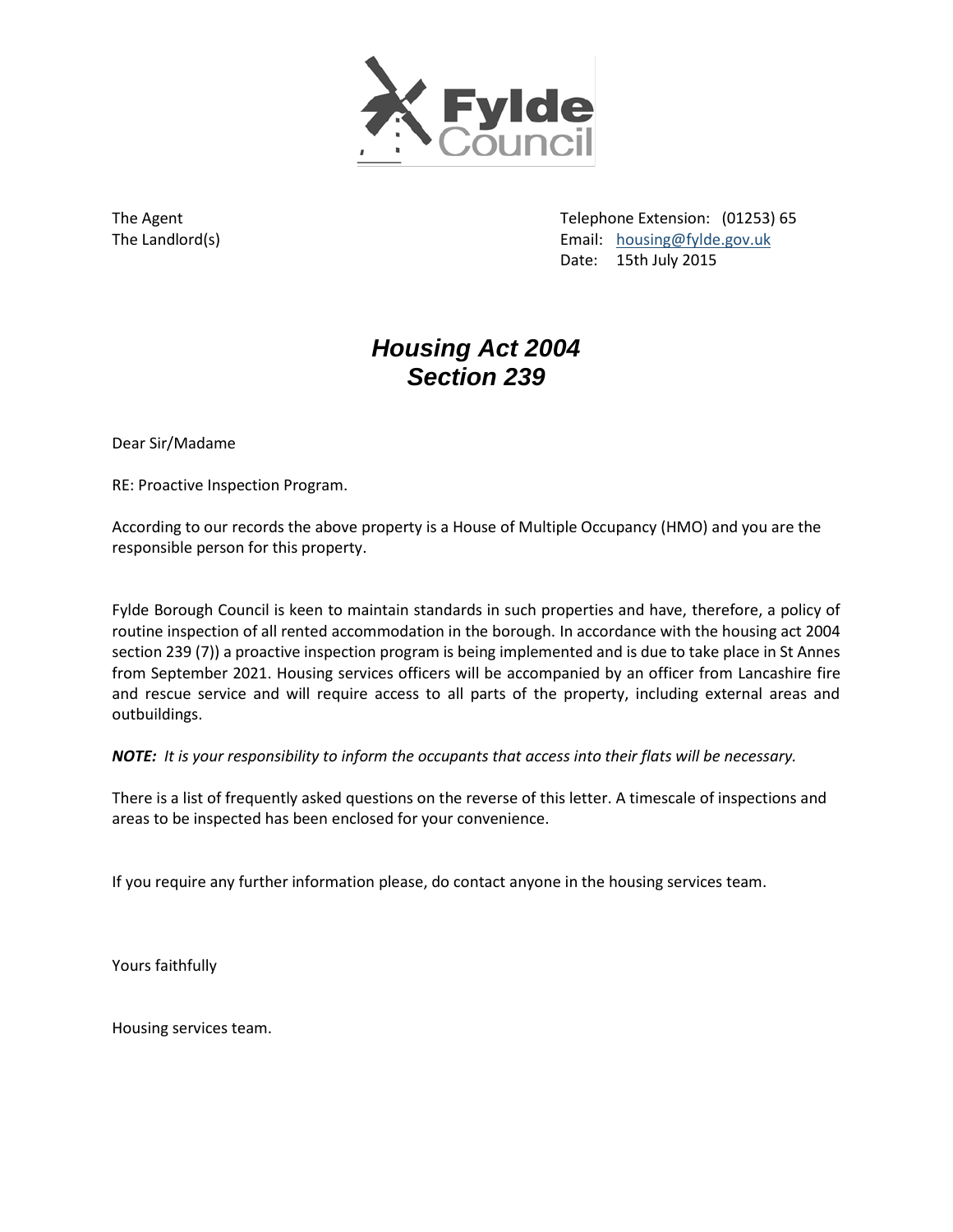

#### **FREQUENTLY ASKED QUESTIONS.**

## **Why am I receiving this letter?**

*Landlords and agents have been identified using council tax and benefits records. You have been identified as the responsible person for an HMO in the Fylde area.* 

## **I am no longer or have never been the landlord.**

*Please inform us by email and we will amend our records. There is no need to do anything else. EMAIL ADDRESS* 

## **I own my home it is not an HMO**

*Please inform us by email and we will amend our records. There is no need to do anything else. EMAIL ADDRESS*

## **I will not be available to attend the inspection**

*You do not need to attend the property. We will communicate with you further should we need to. However, if you would like to be in attendance, we can arrange a date and time that is mutually agreeable.* 

#### **Will the tenants receive a letter from the council regarding the inspection?**

*It is your responsibility to inform the occupants that access into their flats will be necessary. This visit will also be conducted by Lancashire Fire and Rescue Service who jointly inspect properties for fire safety.*

#### **Why is an inspection necessary?**

*Recent complaints made to housing services regarding disrepair in HMOs have highlighted a need for an inspection program.*

#### **I do not want the council to carry out an inspection on my property**

Power of entry. Housing Act 2004 Section 239

The requirement of Section 239 (5) Housing Act 2004, to give 24 hours notification of intended entry, does not apply for the purposes of ascertaining whether the management regulations have been breached. Therefore, an officer may enter a relevant HMO at any reasonable time without having to give prior notice (Section 239 (7)).